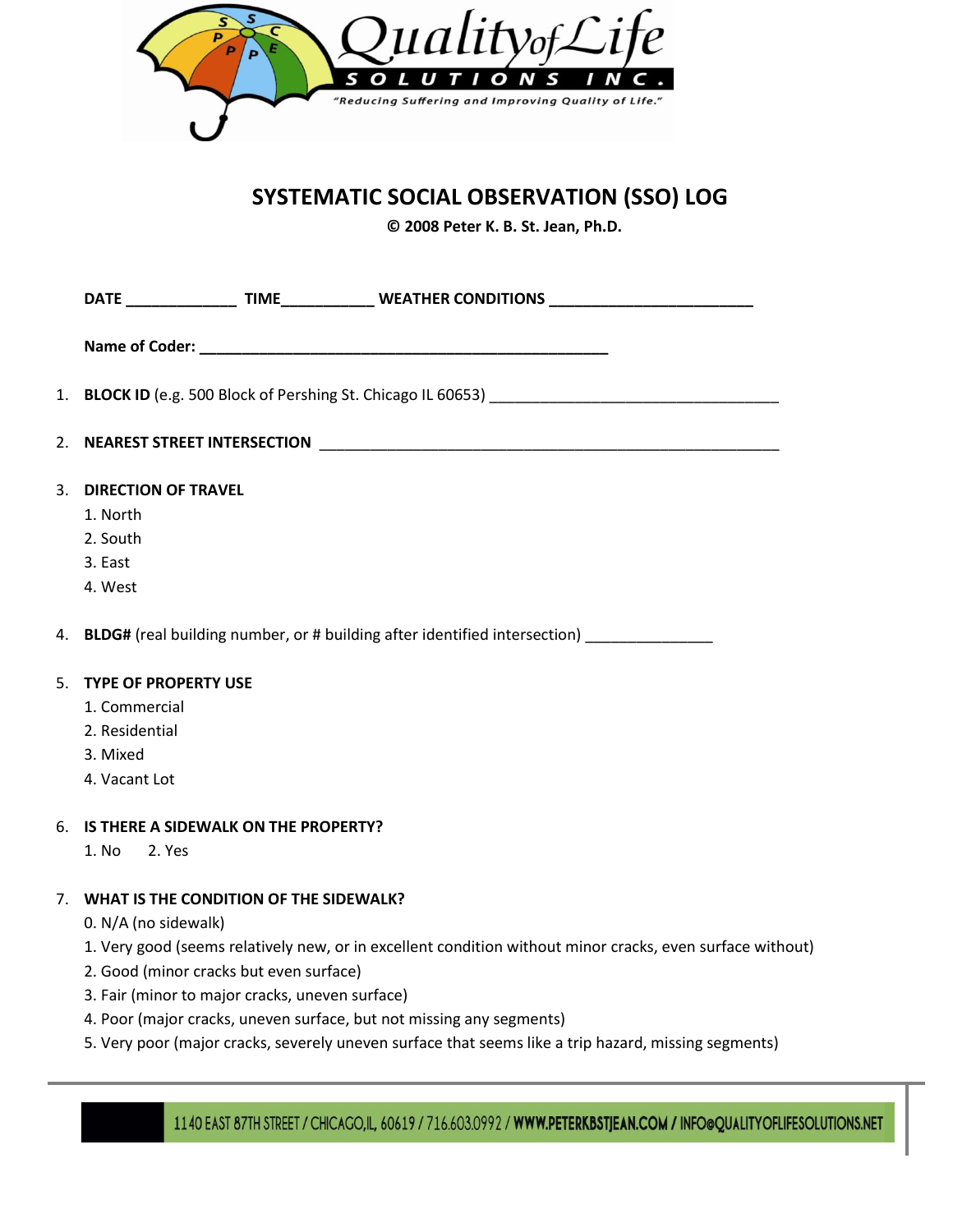#### 8. **IS THERE A FENCE ON THE PROPERTY?**

1. No 2. Yes

## 9. **WHAT TYPE OF FENCE IS ON THE PROPERTY?**

- 1. Metal
- 2. Plastic
- 3. Wood

# 10. **WHAT IS THE CONDITION OF THE FENCE ON THE PROPERTY?**

- 0. N/A
- 1. Very good (seems relatively new, with no signs of needing any painting; stands completely upright)
- 2. Good (needs minor paint job and/or cleaning; but stands completely upright)
- 3. Fair (needs minor to major painting and/or cleaning, stands fairly upright)

4. Poor (material is rotten, rusty, or damaged, clearly needs major painting and/or cleaning; stands less than fairly upright)

5. Very poor (material is rotten, very rusty, or damaged, clearly needs major painting and/or cleaning; fallen or near fallen condition)

#### 11. **IS THERE A LAWN ON THE PROPERTY?**

1. No 2. Yes

#### 12. **WHAT IS THE CONDITION OF THE LAWN ON THE PROPERTY?**

0. N/A

- 1. Very good (grass seems very healthy, to have been freshly cut, and clear of weeds)
- 2. Good (grass seems relatively healthy, to have been freshly cut, relatively clear of weeds)
- 3. Fair (grass seems fairly healthy, fairly overgrown, with some weeds)
- 4. Poor (grass seems quite unhealthy, seems overgrown, with many weeds)
- 5. Very poor (grass seems very unhealthy, very overgrown, with many weeds)

#### 13. **ARE THERE STAIRS LEADING TO A BUILDING ON THE PROPERTY?**

1. No 2. Yes

# 14. **WHAT IS THE CONDITION OF STAIRS LEADING TO PROPERTY?**

N/A

- 1. Very good (seems relatively new and/or in excellent condition)
- 2. Good (seem in good condition without any cracks or uneven surfaces)
- 3. Fair (seem in fair condition, with minor cracks and fairly even surfaces)
- 4. Poor (seem not to be properly maintained, with major cracks and uneven surfaces)
- 5. Very poor (major cracks, missing segments, very uneven surfaces)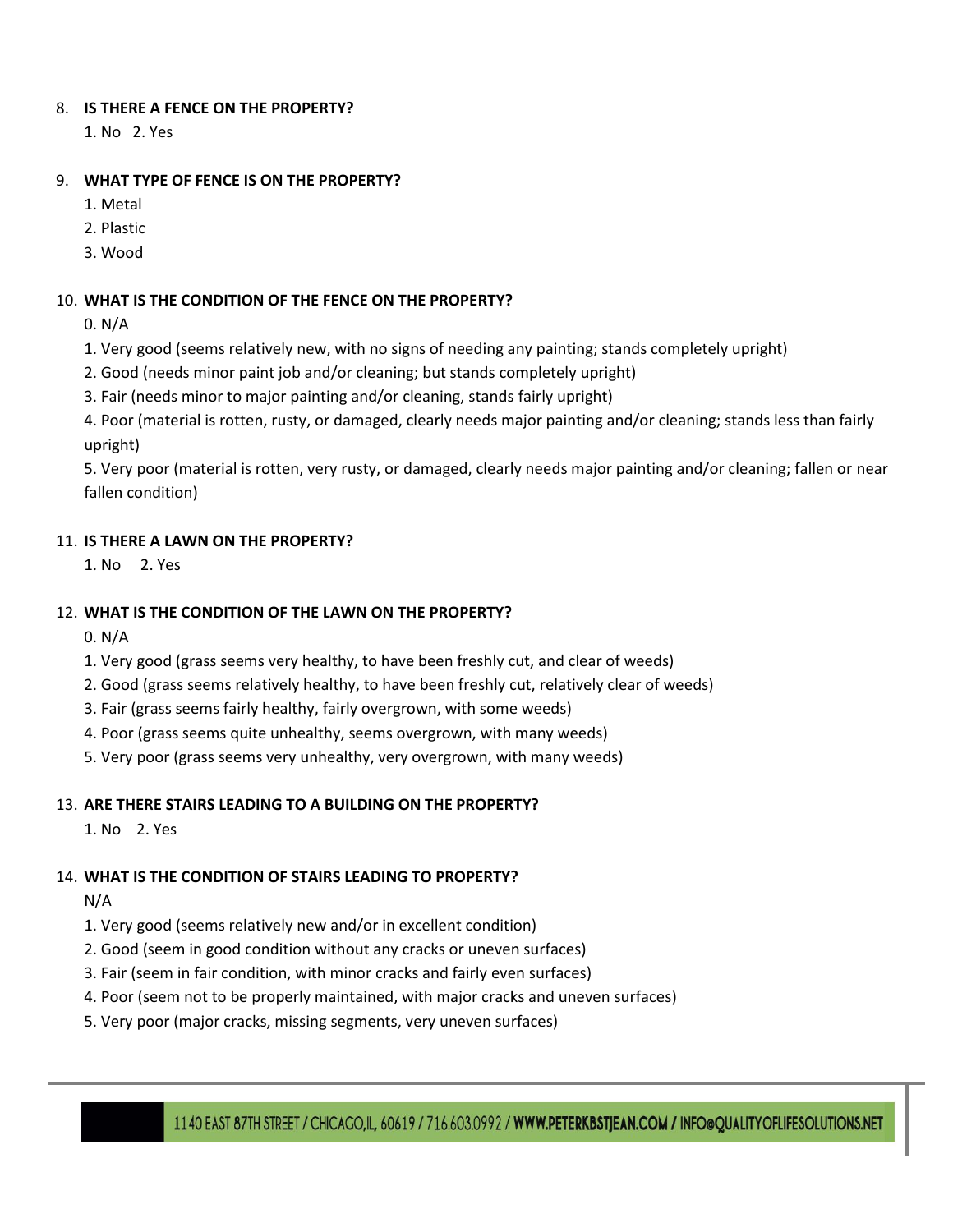#### 15. **IS THERE A BUILDING ON THE PROPERTY?**

1. No 2. Yes

16. HOW MANY STORIES TALL IS THE BUILDING ON THE PROPERTY?

#### 17. **WHAT IS THE CONDITION OF THE BUILDING ON THE PROPERTY?**

N/A

1. Very good (needs no repairs or painting)

2. Good (needs minor painting, but no repairs)

3. Fair (needs minor repairs and minor painting; or no repairs and major painting)

4. Poor (needs major repairs and major painting, but no missing parts (such as broken or boarded windows, broken segments of porch)

5. Very poor (needs major repairs and major painting, and has missing or/and broken parts)

#### 18. **IS THERE A DETACHED GARAGE ON THE PROPERTY?**

1. No 2. Yes

# 19. **WHAT IS THE CONDITION OF THE DETACHED GARAGE ON THE PROPERTY?**

N/A

Very good (needs no repairs or painting)

- 2. Good (needs minor painting, but no repairs)
- 3. Fair (needs minor repairs and minor painting; or no repairs and major painting)

4. Poor (needs major repairs and major painting, but no missing parts (such as broken or boarded windows, broken segments of porch)

5. Very poor (needs major repairs and major painting, and has missing or/and broken parts)

# 20. **HOW MUCH TRASH IS ON THE STREET IN FRONT OF THE SIDEWALK?**

0. None

1. Very little (total that covers about the size of 1-2 small index cards; e.g. Small pieces of gum, candy bar, scraps of loose paper)

2. Little (total that covers about the size of one 8.5 x 11 sheet of paper; e.g. 1-2 small empty bags of potato chips or 1-2 empty soda cans)

3. Much (total that covers about one 11 x 17 sheet of paper)

4. Very Much (total that covers more than one 11 x 17 sheet of paper)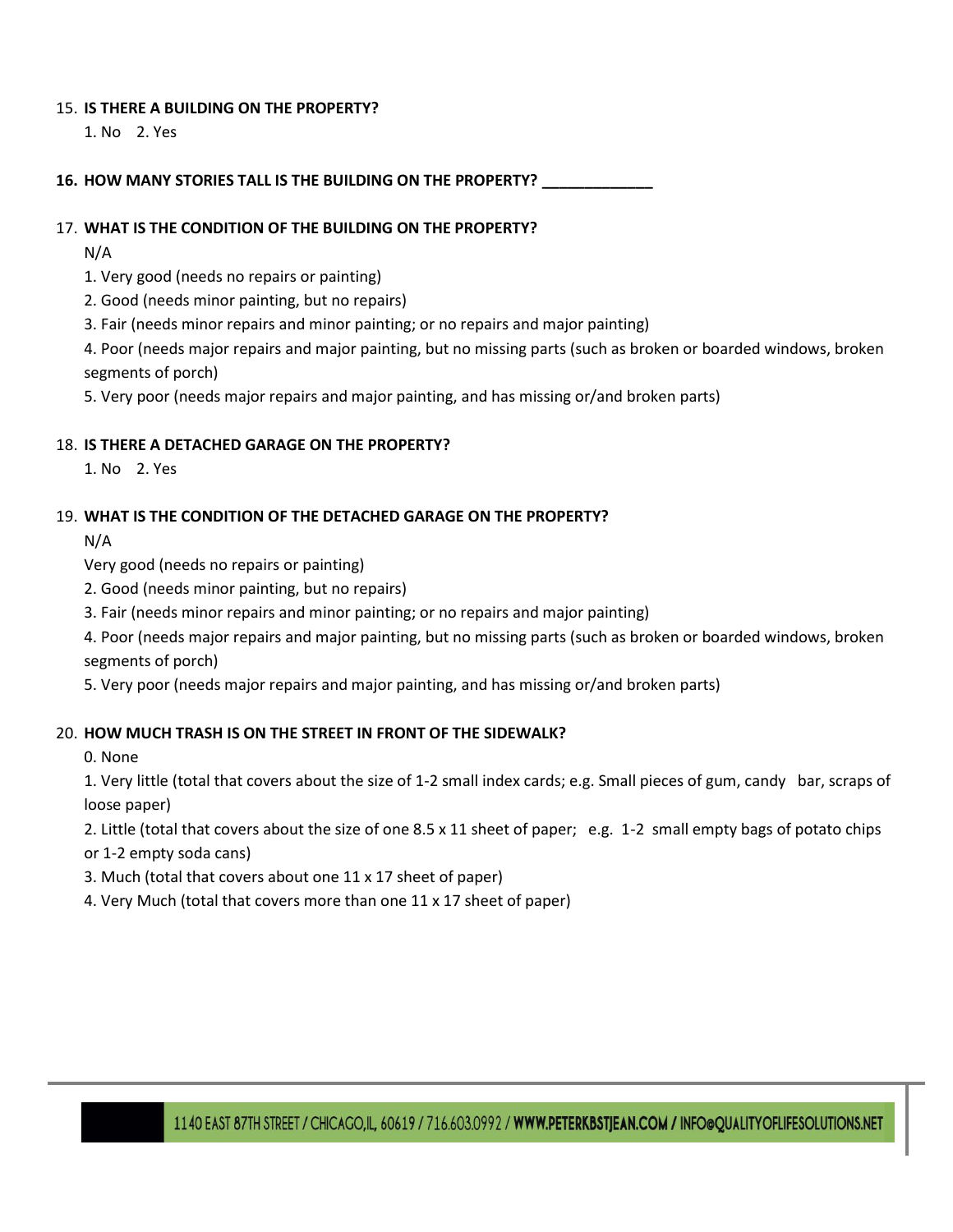## 21. **HOW MUCH TRASH IS THERE ON THE SIDEWALK IN FRONT OF THE PROPERTY?**

0. None

1. Very little (total that covers about the size of 1-2 small index cards; e.g. Small pieces of gum, candy bar, scraps of loose paper)

2. Little (total that covers about the size of one 8.5 x 11 sheet of paper; e.g. 1-2 small empty bags of potato chips or 1-2 empty soda cans)

- 
- 3. Much (total that covers about one 11 x 17 sheet of paper)
- 4. Very Much (total that covers more than one 11 x 17 sheet of paper)

# 22. **HOW MUCH TRASH IS THERE ON THE LAWN IN FRONT OF THE PROPERTY?**

0. None

1. Very little (total that covers about the size of 1-2 small index cards; e.g. Small pieces of gum, candy bar, scraps of loose paper)

2. Little (total that covers about the size of one 8.5 x 11 sheet of paper; e.g. 1-2 small empty bags of potato chips or 1-2 empty soda cans)

- 3. Much (total that covers about one 11 x 17 sheet of paper)
- 4. Very Much (total that covers more than one 11 x 17 sheet of paper)
- 23. **AT THIS MOMENT, ARE PEOPLE SEEN CONGREGATING IN FRONT OR AROUND THE PROPERTY?**

1. No 2. Yes

24. **IF PEOPLE ARE SEEN CONGREGATING IN FRONT OF THE PROPERTY, SO THEY SEEM TO BE AWAITING PUBLIC OR OTHER FORMS OF TRANSPORTATION?**

1. No 2. Yes

25. **IF PEOPLE ARE SEEN CONGREGATING IN FRONT OF THE PROPERTY, DO THEY SEEM TO BE IDLE OR SIMPLY "HANGING OUT" (BUT NOT AWAITING THE BUS OR OTHER TRANSPORTATION)?**

1. No 2. Yes

\_\_\_\_\_\_\_\_\_\_\_\_\_\_\_\_\_\_\_

26. **IF PEOPLE ARE SEEN CONGREGATING IN FRONT OF THE PROPERTY, DO THEY SEEM TO BE PATRONIZING A BUSINESS SUCH AS A BAR, RESTAURANT, NIGHT CLUB, OR THE LIKE?** 1. No 2. Yes

27. **IF YES TO THE ABOVE QUESTION, EXPLAIN** 

28. **If people are seen congregating in front or around the property, about how many of them are there?**

1140 EAST 87TH STREET / CHICAGO,IL, 60619 / 716.603.0992 / WWW.PETERKBSTJEAN.COM / INFO@QUALITYOFLIFESOLUTIONS.NET